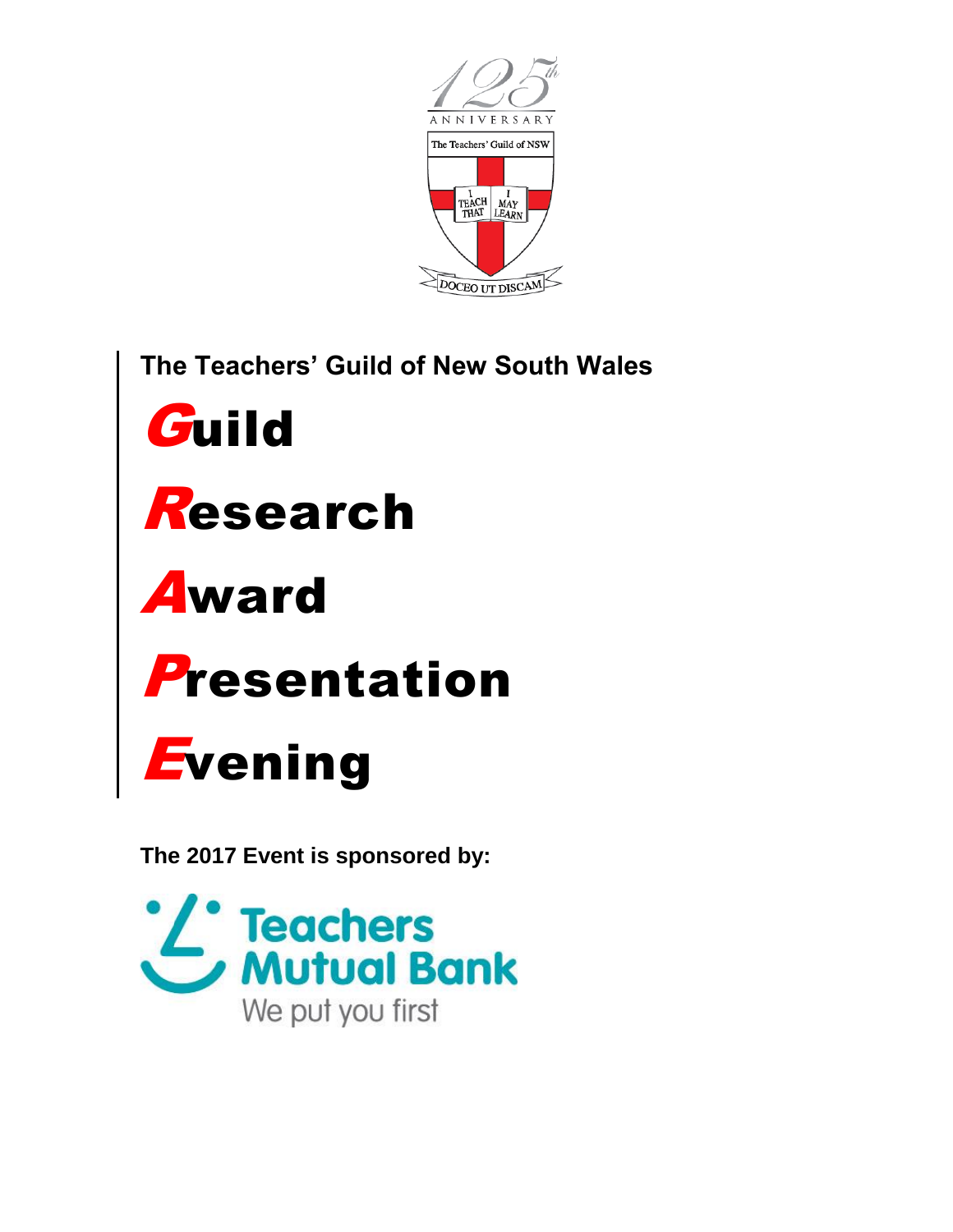## **Guild Research Award Presentation Evening (GRAPE) Report**

## **Dr Frederick Osman 2017 Research Awards Convenor**

On Monday 7th August, the Guild launched a new format for its Guild Research Award Presentation Evening for all University Postgraduate Students and Experienced teachers who are currently completing or completed a research of direct benefit to classroom teaching.

The purpose of the event was to:

- $\circ$  Give presenters a chance to present their research work to a learned audience in the friendly environment of a school setting.
- o Allow for reflection of the presenters' proposed research and progress achievements.
- o Recognises a research-based contribution to improve classroom practices.
- $\circ$  Give the presenters the opportunity to liaise with other presenters, students, academics, staff, visitors and past students.

These awards were created to encourage excellence in research work, and all nominees who participated in these awards received a special certificate recognising the nominee's highest standing.

The evening was highly successful with seven different research presentations were submitted for consideration. These awards were created to encourage excellence in research work, and all nominees who participated in these awards had an opportunity to compete for the \$1000 'Guild Research Award' and \$650 'The Teachers Mutual Bank Award' and special certificates that recognise the nominee's high standing.

This new format and approach to presenting current research to peers in education highlights the positive work being done to ensure education continues to move forward into the future.

The 15-minute multimedia presentations of direct benefit to classroom teaching were judged on the criteria (1) content and scientific quality, (2) clarity and (3) presentation skills.

I would like to thank our judging panel for their time and dedication in judging the presentations:

- o Professor Andrew Martin (Chair of juding panel) University of New South Wales
- o Mr John Kennedy The Illawarra Grammar School
- o Mr Rick Stevens Teachers' Guild of New South Wales
- o Mrs Sharrda Shah Transform Education, Founder and CEO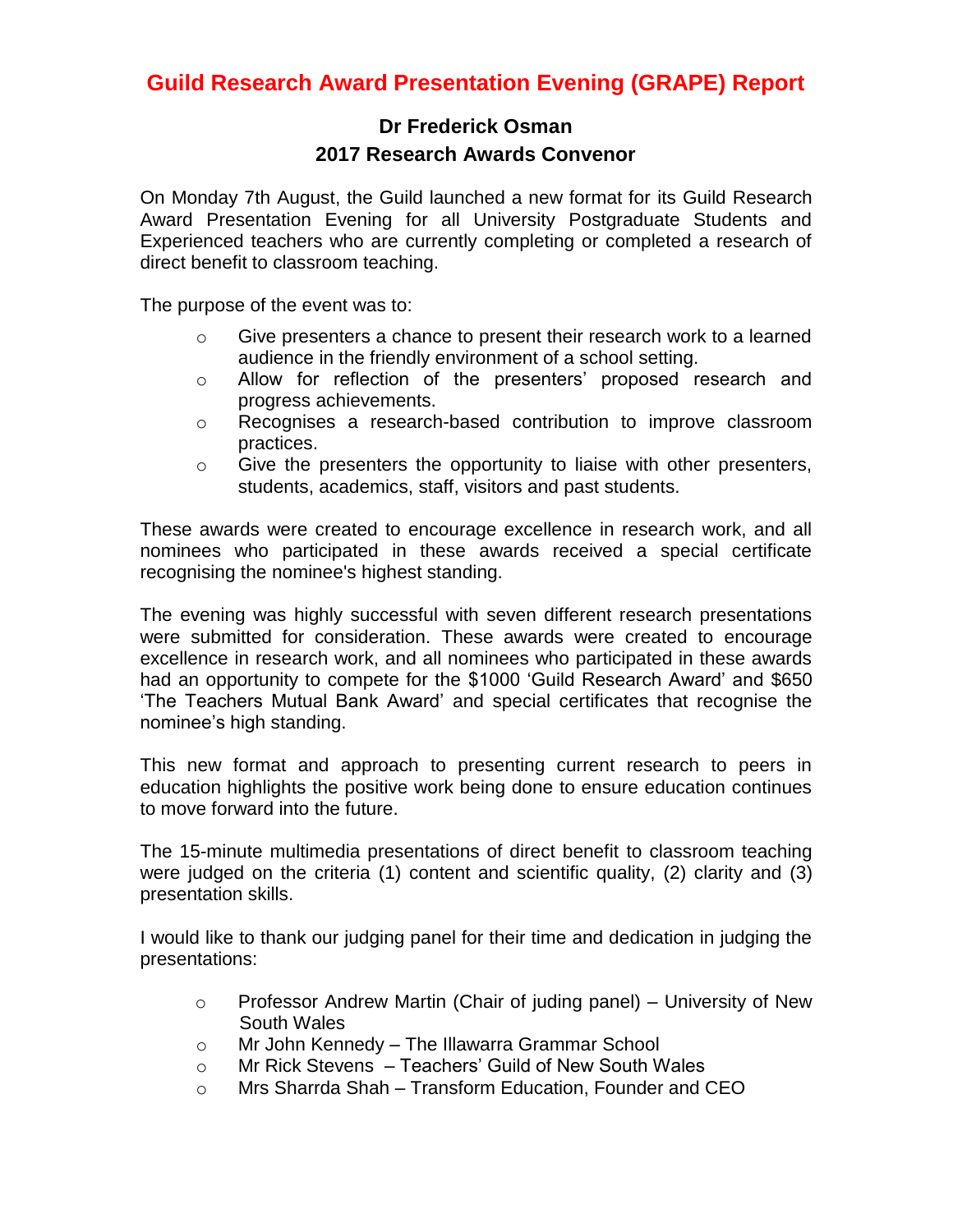

2017 Presenters included from L to R: Claire Golledge, Lisa Hobden, Wendy Saeme Lee, David Herring (The Teachers Mutual Bank Sponsor), Lisa Allum, Lauren Knussen and Christine Mae

The judges ranked the candidates according to the criteria and determined the winners for the following categories:

 **Guild Research Award Winner**: Lisa Allum from Queenwood School for Girls won first place, taking the Guild Research Award for her research on How does self-reflection aid in the development of self-efficacy in gifted mathematics students?.



From L to R: Phillip Heath, Lisa Allum with David Herring from the Teachers Mutual Bank